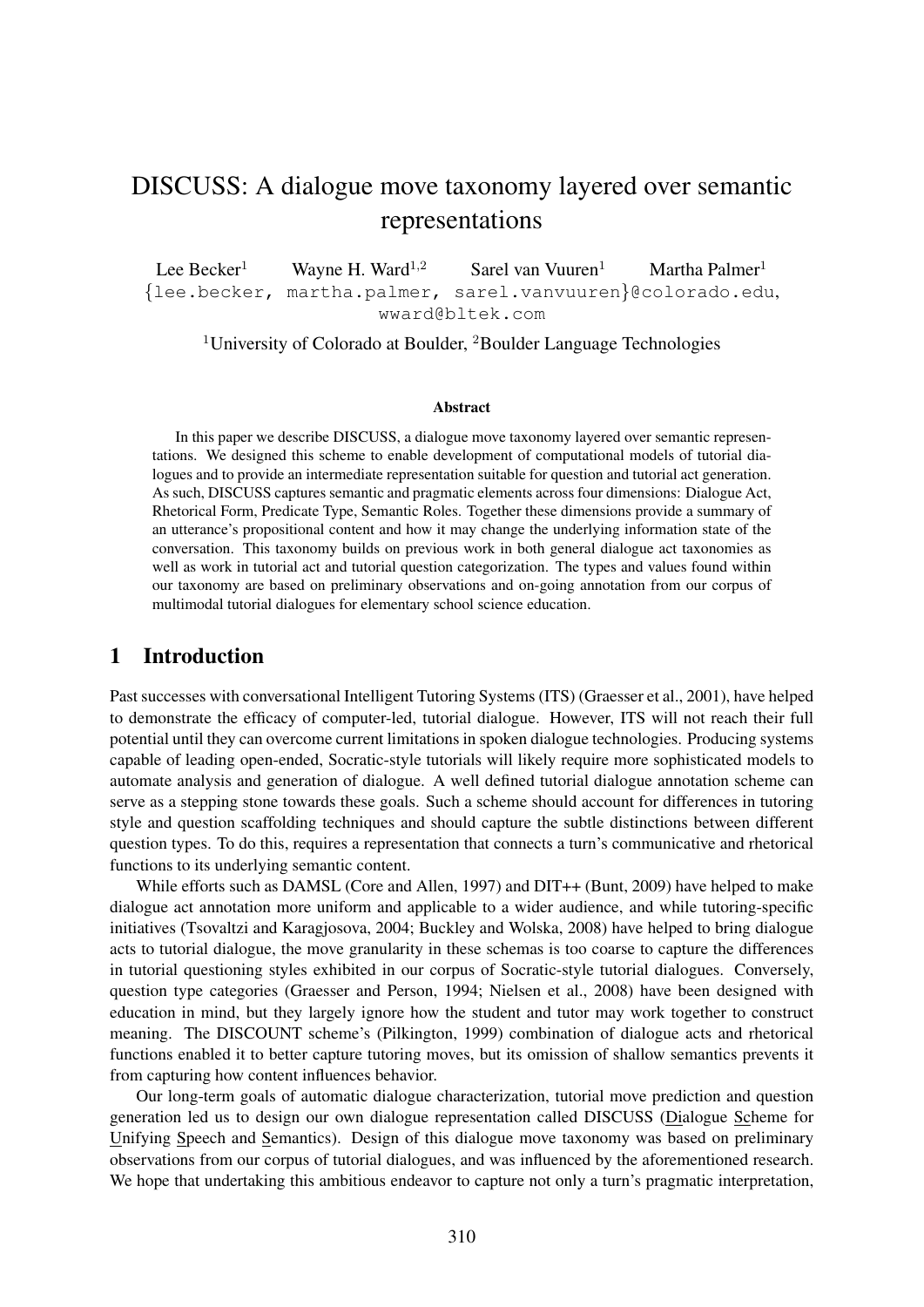but also its rhetorical and semantic functions will enable us to better model the complexity of open-ended, tutorial dialogue.

The remainder of the this paper is organized as follows. In the next section we describe our tutorial dialogue setting and our data. Section 3 discusses the organization of the DISCUSS annotation scheme. Section 4 briefly explains the current status of our annotation. Lastly section 5 outlines our future plans and conclusions.

## 2 Tutorial Dialogue Setting and Data

My Science Tutor (MyST) (Ward et al., 2010) is a conversational virtual tutor designed to improve science learning and understanding for students in grades 3-5. Students using MyST investigate and discuss science through natural spoken dialogues and multimedia interactions with a virtual tutor named Marni. The MyST dialogue design and tutoring style is based on a pedagogy called Questioning the Author (QtA) (Beck et al., 1996), wherein the teacher facilitates discovery by challenging students with open-ended questions and by directly keying in on ideas expressed in the student's language.

To gather data for MyST system coverage and dialogue analysis, we ran Wizard-of-Oz (WoZ) experiments that allowed a human tutor to be inserted into the interaction loop. Project tutors trained in QtA served as Wizards and were responsible for accepting and overriding system actions. Over the past three years we have accumulated over five-hundred, 15-minute WoZ sessions across four modules Magnetism and Electricity, Measurement, Variables, and Water, each with 16 lessons. Student speech from these sessions was professionally transcribed at the word level.

## 3 The DISCUSS Annotation Scheme

The Dialogue Scheme for Unifying Speech and Semantics (DISCUSS) is a multifaceted dialogue move taxonomy intended to capture both the pragmatic and semantic interpretations of an utterance. A DIS-CUSS move is a tuple composed of values from four dimensions: *Dialogue Act*, *Rhetorical Form*, *Predicate Type*, and *Semantic Roles*. Together these dimensions convey the communicative action, surface form, and meaning of an utterance independent of the original utterance text.

We designed DISCUSS to serve as an intermediate representation that will enable future work in dialogue session characterization, dialogue strategy optimization, and automatic question generation. To facilitate these goals, we have endeavored to create a taxonomy that is both descriptive and curriculumindependent while allowing for expansion as necessary. A complete listing of all the DISCUSS moves and dimensions can be found in our forthcoming technical report.

In the following subsection we will describe the different DISCUSS move categories. Descriptions of the *Semantic Role* and *Predicate Type* are found in the subsection about semantic dimensions, while discussion about the *dialogue act* and *rhetorical form* has been placed in the pragmatic dimensions subsection. Throughout the rest of this paper we denote DISCUSS tuples using the following notation: Dialogue Act/Rhetorical Form/Predicate Type (Semantic Role).

#### 3.1 Move Categories

DISCUSS moves are dictated by the dialogue act dimension and may belong to one of three broad categories: *Dialogue Control*, *Information Exchange*, and *Attention Management*. Dialogue Control moves are largely concerned with maintaining and enabling the flow of information. This includes dialogue acts such as *Acknowledge, Open, Close, Repeat, and RequestRepeat*. The Information Exchange moves relay content (often lesson-specific) between speakers using moves such as *Assert, Ask, Answer, Mark, Revoice*. For tutorial dialogue the bulk of student-tutor interactions reside in this category. Lastly, Attention Management moves indicate how a speaker exercises initiative over other speakers or topics. Dialogue acts found in the attention category are *Focus, Defer, Elicit, and Direct*.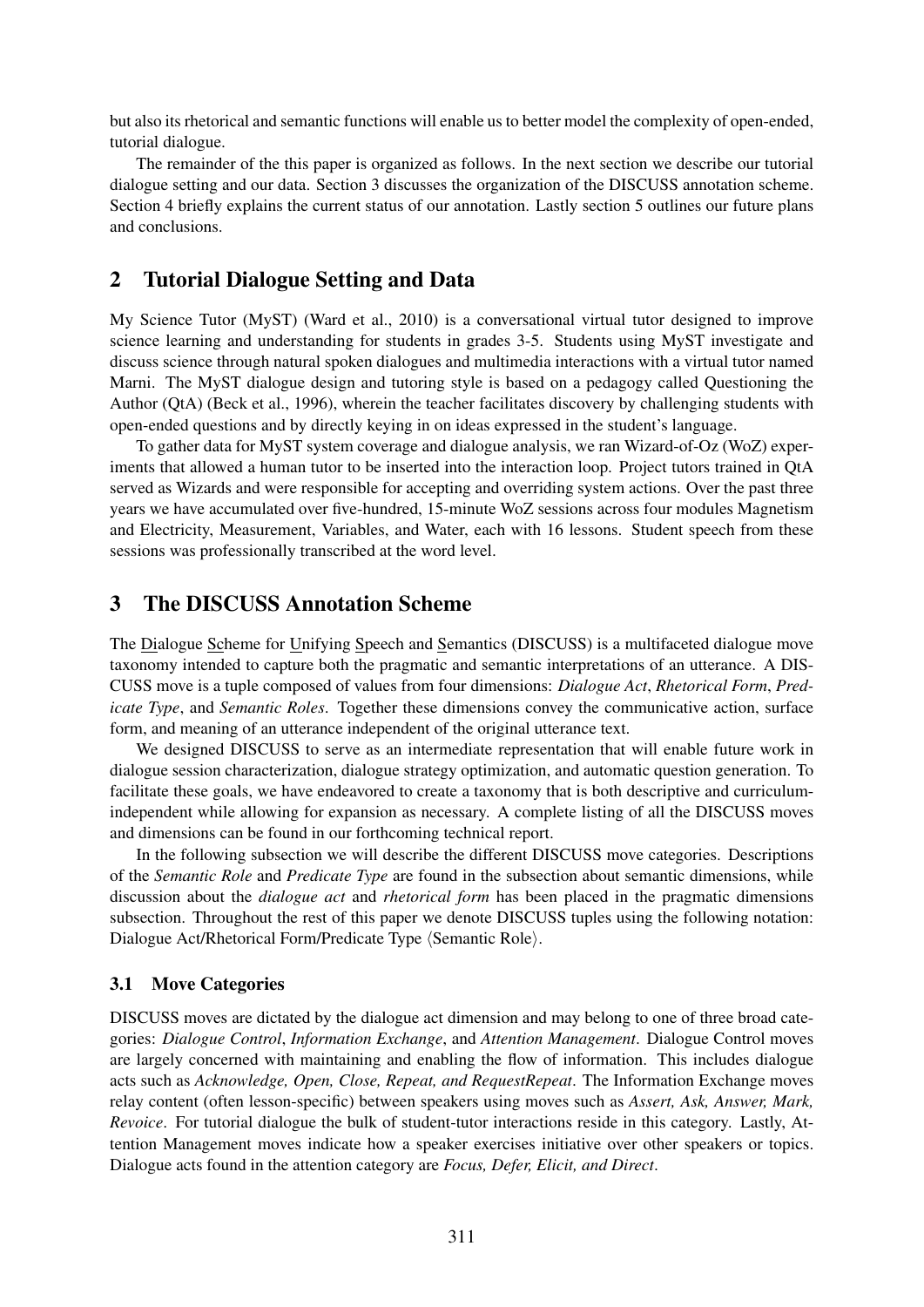### 3.2 Semantic Dimensions

The semantic dimensions define the objects, events, properties and relations contained within an utterance. The semantic roles at the lowest level of the DISCUSS hierarchy directly capture the propositional entities. Predicate Types summarize the interactions between all of the semantic roles found within an utterance.

Semantic Roles: The MyST system models a lesson's key concepts as propositions which are realized as semantic frames. For MyST natural language understanding, these frames serve as the top-level nodes for a manually written semantic grammar used by the Phoenix parser (Ward, 1994). Two example concepts/frames and Phoenix parses are shown below. Although these semantic frames form the basis of MyST dialogues, for DISCUSS annotation we sought a more domain-independent representation that would generalize across a wide range of subjects. We began with VerbNet (Schuler, 2005) for defining our set of semantic roles because of its intuitive balance between descriptiveness and portability. While we used a majority of the labels as is, we found that the definition of some roles needed to be modified or extended to properly cover our set of concepts. For example, many concepts that express proportionality relationships can not be easily represented using predicate argument structure, and are more easily decomposed into *cause* and *effect* roles. We also added the catch-all *keyword* label to reflect terms that may relate to the proposition, but are not part of the core representation.

For our annotation project, rather than manually tagging all of the utterances with VerbNet labels, we created a mapping layer between the Phoenix frame roles and the VerbNet roles. The table below shows two frames along with their role mappings. We envision that in future projects, the hand-tuned semantic grammars could be replaced with a statistically trained semantic role labeler.

| Frame:                           | <b>Battery</b> Function          | Frame:                           | MagnetsAttract                 |
|----------------------------------|----------------------------------|----------------------------------|--------------------------------|
| Description:                     | The DCell is the source of elec- | Description:                     | Magnets attract to certain ob- |
|                                  | <i>tricity.</i>                  |                                  | jects.                         |
| $\langle$ Instrument $\rangle$ : | [Battery]                        | $\langle$ Instrument $\rangle$ : | [Magnet]                       |
| $\langle$ Predicate $\rangle$ :  | [Source]                         | $\langle$ Predicate $\rangle$ :  | [Attract]                      |
| $\langle$ Theme $\rangle$ :      | [Electricity]                    | $\langle$ Theme $\rangle$ :      | [Object]                       |

Predicate Type: Simply knowing an utterance's propositional content is insufficient for inferring what was stated. Consider the two exchanges shown in the table below. The mixture of semantic roles in both students' responses are identical. Additionally, we can not differentiate between the exchanges based solely on dialogue act or rhetorical form. We need additional information to know the first scenario seeks to elicit discussion about observations while the second scenario focuses on procedures. One can also imagine such information would be useful for identifying communication breakdowns. For example, responding with a description of a procedure to a request about a process may indicate that the student did not understand the question or that the student is unwilling or unable to address the question.

|      | T12: Tell me about what's going on here in this picture.                                  |
|------|-------------------------------------------------------------------------------------------|
|      |                                                                                           |
|      | Ask/Describe/ <b>Observation</b>                                                          |
| S13: | The wires connect the battery and the light bulb and then then light bulb lights up.      |
|      | Answer/Describe/ <b>Observation</b>                                                       |
|      | (Instrument).wires (Predicate).connect (Theme1).battery (Theme2).light bulb (Effect).bulb |
|      | lights up                                                                                 |
| T7:  | Tell me about how you got the bulb to light up.                                           |
|      | Ask/Describe/ <b>Procedure</b>                                                            |
| S8:  | To make the light go we connected the wires to the battery and the bulb.                  |
|      | Answer/Describe/ <b>Procedure</b>                                                         |
|      | Effect).light go (Predicate).connected (Instrument).wires (Theme1).battery (Theme2).bulb  |

To address this need, we created the *Predicate Type* based partly on the rhetorical predicates used in the DISCOUNT (Pilkington, 1999) scheme. While DISCOUNT included discourse relations in the set of predicate types, we restrict predicate types to those that encapsulate or summarize the collection of semantic roles in an utterance. Example predicate types include *procedure*, *observation* and *purpose*. A complete list of predicate types can be found in our forthcoming technical report.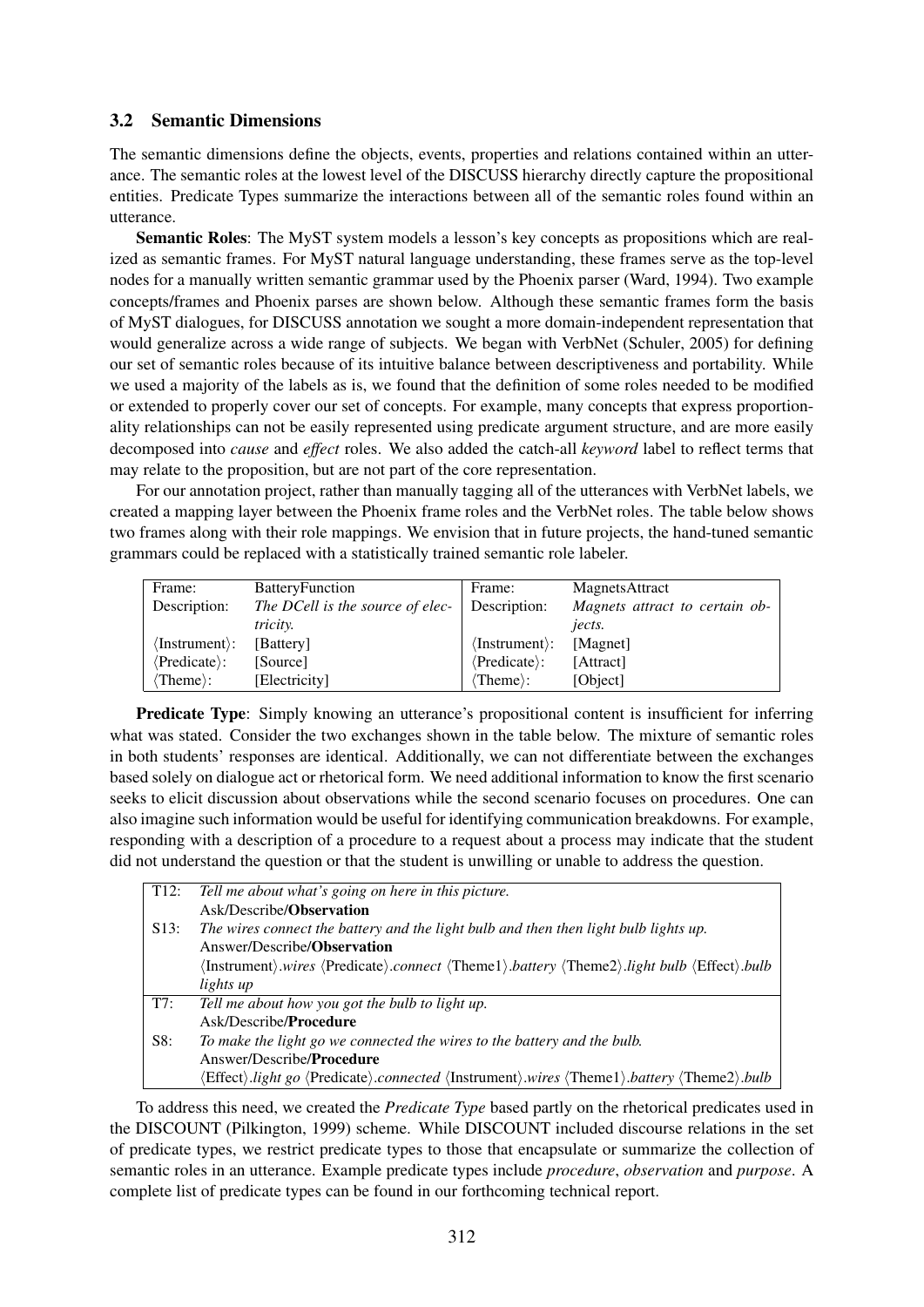#### 3.3 Pragmatic Dimensions

The pragmatic dimensions are composed of the dialogue act dimension and the rhetorical form dimension. The dialogue act expresses the communicative function of a move and is the most general dimension in DISCUSS. The rhetorical form expresses attributes of the utterance's surface realization and can be thought of as refining the intent of the coarser dialogue act.

Dialogue Act: The dialogue act dimension is the top-level dimension in DISCUSS with the values of all other dimensions depending on the value of this dimension. Like with the majority of dialogue act taxonomies, DISCUSS dialogue acts have a grounding in speech act theory with a focus on what action the utterance performs. While most of the dialogue acts in the Dialogue Control and Information Exchange move categories have direct corollaries to those found in other taxonomies like DIT++ or DAMSL, we needed to supplement them with two frequently used Questioning the Author discussion moves: *marking* and *revoicing*. In marking, the tutor highlights parts of the student's language to emphasize important points and to steer the conversation towards key concepts. Revoicing serves a similar purpose, but instead of highlighting, the tutor rephrases student speech to clarify ideas they may have been struggling with. Examples of these acts are shown below.

- S5: *that when you stick a magnet to a rusty nail and then you stick it to a paper clip it sticks* Answer/Describe/Process
- T6: *I think I heard you say something about magnets sticking or attracting. Tell me more about that.* Mark/None/None, Ask/Elaborate/Process
- S33: *well when you scrub the the paperclip to the magnet the paperclip is starting to be a magnet* Answer/Describe/Process
- T34: *very good, so if the magnet gets close to the paperclip it picks it up*
	- Feedback/Positive/None, Revoice/None/None

Dialogue acts in the Attention Management move category also reflect many of the actions regularly seen in tutorial dialogue. *Focus* and *Defer* acts are often used to move to or away from lesson-specific topics. In our corpus *Direct* is typically used to give instructions related to the multimedia (e.g. "Click on the box" or "Look at this animation.").

Rhetorical Form: The DISCUSS *Rhetorical Form* dimension provides another mechanism for differentiating between utterances with identical semantic content. While the dialogue act dimension is useful for providing an utterance's pragmatic interpretation and for determining what sequences are licensed, by itself it provides no indication of how a speaker is advancing the topic under discussion. Additional information is needed to create an utterance's surface form. Consider the two transactions in the table below. The semantic parses in both scenarios would be identical, however the tutor's questions and the resulting student response serve very different functions. In the first, the tutor is asking for a description and in the second, identification. Selection of the DISCUSS rhetorical forms found in the Information Exchange move category were inspired by the sixteen top-level tags used in Rhetorical Structure Theory (RST) (Mann and Thompson, 1988). While RST uses a rhetorical relation to link clauses and to show the development of an argument, DISCUSS uses the rhetorical form to refine the dialogue act. A sequence of dialogue acts paired with rhetorical forms can show progressions in the dialogue and tutoring process such as a shift from open-ended to directed questioning.

| T1: Can you tell which one is the battery?  | $\mid$ T1: Can you describe what is going on with the battery? |
|---------------------------------------------|----------------------------------------------------------------|
| Ask/ <b>Describe</b> /Visual                | Ask/Identify/None                                              |
| S2: The battery is putting out electricity. | S2: The battery is the one putting out the electricity.        |
| Answer/Describe/Process                     | Answer/ <b>Identify</b> /None                                  |

## 4 Annotation Status

We are still in the early stages of this ambitious annotation project. We currently have approximately 60 transcripts singly-annotated with DISCUSS moves. Each of these transcripts represents roughly 15 minutes of conversation and 50 turns on average. The DISCUSS taxonomy is a work in progress. Though